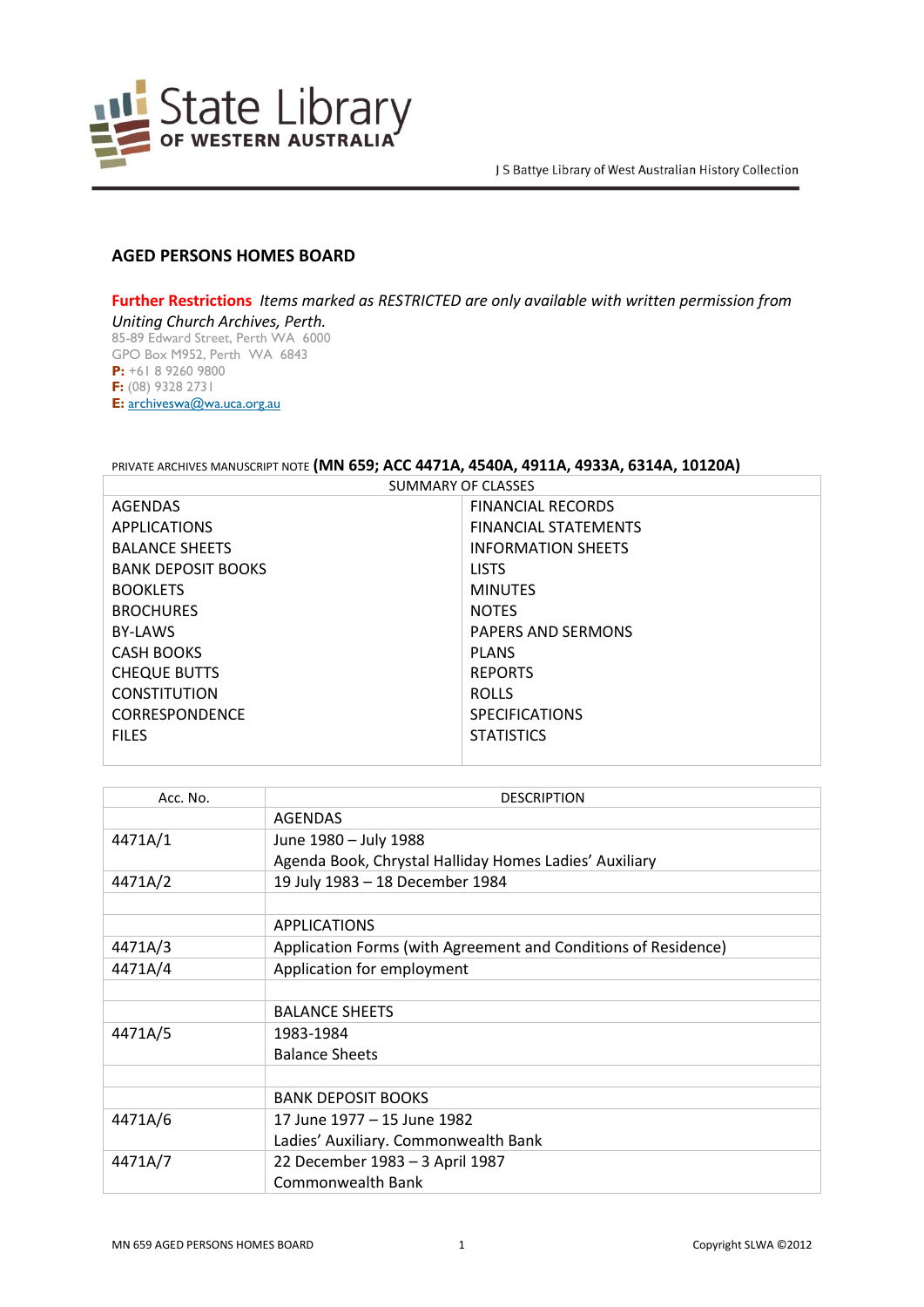

| Acc. No. | <b>DESCRIPTION</b>                                                     |
|----------|------------------------------------------------------------------------|
| 4471A/8  | 17 July 1980 - 14 July 1988                                            |
|          | Challenge Bank                                                         |
|          |                                                                        |
|          | <b>BOOKLETS</b>                                                        |
| 4471A/9  | <b>March 1977</b>                                                      |
|          | Growing Older, Vol. 7, No. 3                                           |
| 4471A/10 | September 1977                                                         |
|          | Growing Older, Vol. 7, No. 5                                           |
| 4471A/11 | September 1978                                                         |
|          | Growing Older, Vol. 7, No. 9                                           |
| 4471A/12 | December 1978                                                          |
|          | Growing Older, Vol. 7, No. 10                                          |
| 4471A/13 | October 1977                                                           |
|          | Aged Persons Housing Survey, Vol. 2                                    |
| 4471A/14 | Cookery Book                                                           |
|          |                                                                        |
|          | <b>BROCHURES</b>                                                       |
| 4540A/1  | n.d.                                                                   |
|          | Advertising brochure, listing the Uniting Church Homes                 |
| 4540A/2  | n.d.                                                                   |
|          | Information booklet with Hostel Residence Agreement given to residents |
|          |                                                                        |
|          | <b>BY-LAWS</b>                                                         |
| 4471A/15 | Approved 1977, amended 1980, 1982 and 1984                             |
| 4471A/16 | Goals for 1984                                                         |
| 4471A/17 | August 1984                                                            |
|          | <b>Financial Feasibility</b>                                           |
| 4471A/18 | October 1977                                                           |
| 4471A/19 | As amended 1980 and 1982                                               |
|          |                                                                        |
|          | <b>CASH BOOKS</b>                                                      |
| 4471A/20 | 1977-1988                                                              |
|          | Ladies' Account Book - Auxiliary                                       |
| 4471A/21 | 9 March 1984 - 13 September 1984                                       |
|          | Accounts                                                               |
|          |                                                                        |
|          | <b>CHEQUE BUTTS</b>                                                    |
| 4471A/22 | 21 February 1978 - 10 March 1978                                       |
| 4471A/23 | 8 March 1978 - 3 July 1978                                             |
|          |                                                                        |
|          | <b>CONSTITUTION</b>                                                    |
| 4933A/2  | 1984                                                                   |
|          | Uniting Church Aged Services (Draft)                                   |
|          |                                                                        |
|          | CORRESPONDENCE                                                         |
| 6314A/1  | 5 March 1974 - 10 January 1980                                         |
|          | <b>Bethshan Lodge</b>                                                  |
| 6314A/2  | 22 January 1980 - 25 October 1982                                      |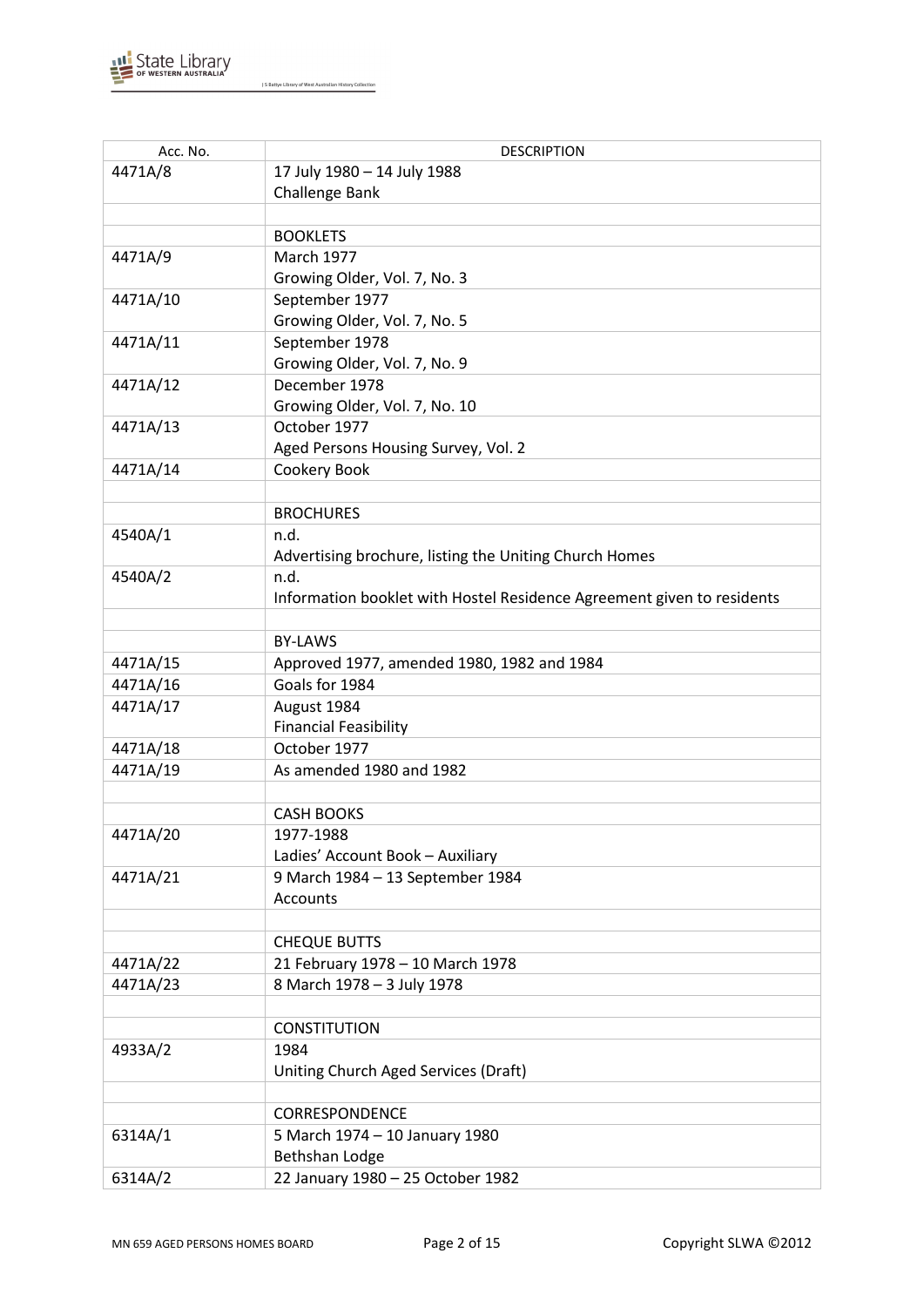

| Acc. No. | <b>DESCRIPTION</b>                                   |
|----------|------------------------------------------------------|
|          | <b>Bethshan Lodge</b>                                |
| 6314A/3  | 4 November 1978 - 25 November 1981                   |
|          | <b>Crystal Halliday Home</b>                         |
| 6314A/4  | 22 March 1974 - 28 September 1976                    |
|          | <b>Crystal Halliday Home</b>                         |
| 6314A/5  | 6 December 1977 - 28 December 1979                   |
|          | Crystal Halliday Home                                |
| 6314A/6  | 19 Nov 1974-8 Jan 1979; 11 June 1981-22 Oct 1982     |
| 6314A/7  | 30 September 1977 - 21 December 1979                 |
|          | Elimatta - Pilgrim House                             |
| 6314A/8  | 4 January 1980 - 21 December 1982                    |
|          | Elimatta - Pilgrim House                             |
| 6314A/9  | 23 June 1975 - 26 March 1980                         |
|          | Euroka Village                                       |
| 6314A/10 | 31 August 1977 - 28 December 1979                    |
|          | General Correspondence                               |
| 6314A/11 | 16 January 1980 - 31 July 1980                       |
|          | <b>General Correspondence</b>                        |
| 6314A/12 | 1 August 1980 - 31 December 1980                     |
|          | General Correspondence                               |
| 6314A/13 | 8 January 1980 - 31 December 1981                    |
|          | General Correspondence                               |
| 6314A/14 | 8 January 1982 - 10 December 1982                    |
|          | General Correspondence                               |
| 10120A/2 | 3 March 1983 - 7 May 1983                            |
|          | <b>General Council</b>                               |
| 10120A/3 | 20 July 1982 - 19 November 1985                      |
|          | <b>Good Samaritan Industries</b>                     |
| 6314A/15 | 14 June 1978 - 22 December 1982                      |
|          | Mayflower Homes/ Formerly Subiaco /Leederville Homes |
| 10120A/4 | 20 January 1978 - 18 July 1988                       |
|          | Presbyterian Ladies College                          |
| 6314A/17 | 5 January 1981 - 8 December 1982                     |
|          | Riverslea Lodge                                      |
| 6314A/16 | 18 January 1980 - 24 December 1982                   |
|          | St Davids                                            |
| 6314A/18 | 27 February 1974 - 28 December 1979                  |
|          | St David's Nursing Home                              |
| 6314A/19 | 1 October 1975 - 12 December 1980                    |
|          | <b>Subiaco Uniting Church Hospital</b>               |
| 6314A/20 | 9 January 1981 - 24 December 1982                    |
|          | <b>Subiaco Uniting Church Hospital</b>               |
| 10120A/5 | 23 October 1989 - 18 August 1993                     |
|          | Swan Brewery site                                    |
| 4471A/24 | 11 April 1979 - 19 December 1983                     |
| 10120A/1 | 30 June 1983 - 1990                                  |
| 4471A/25 | 5 January 1984 - 12 December 1984                    |
| 4471A/26 | 21 August 1981 - 3 December 1985                     |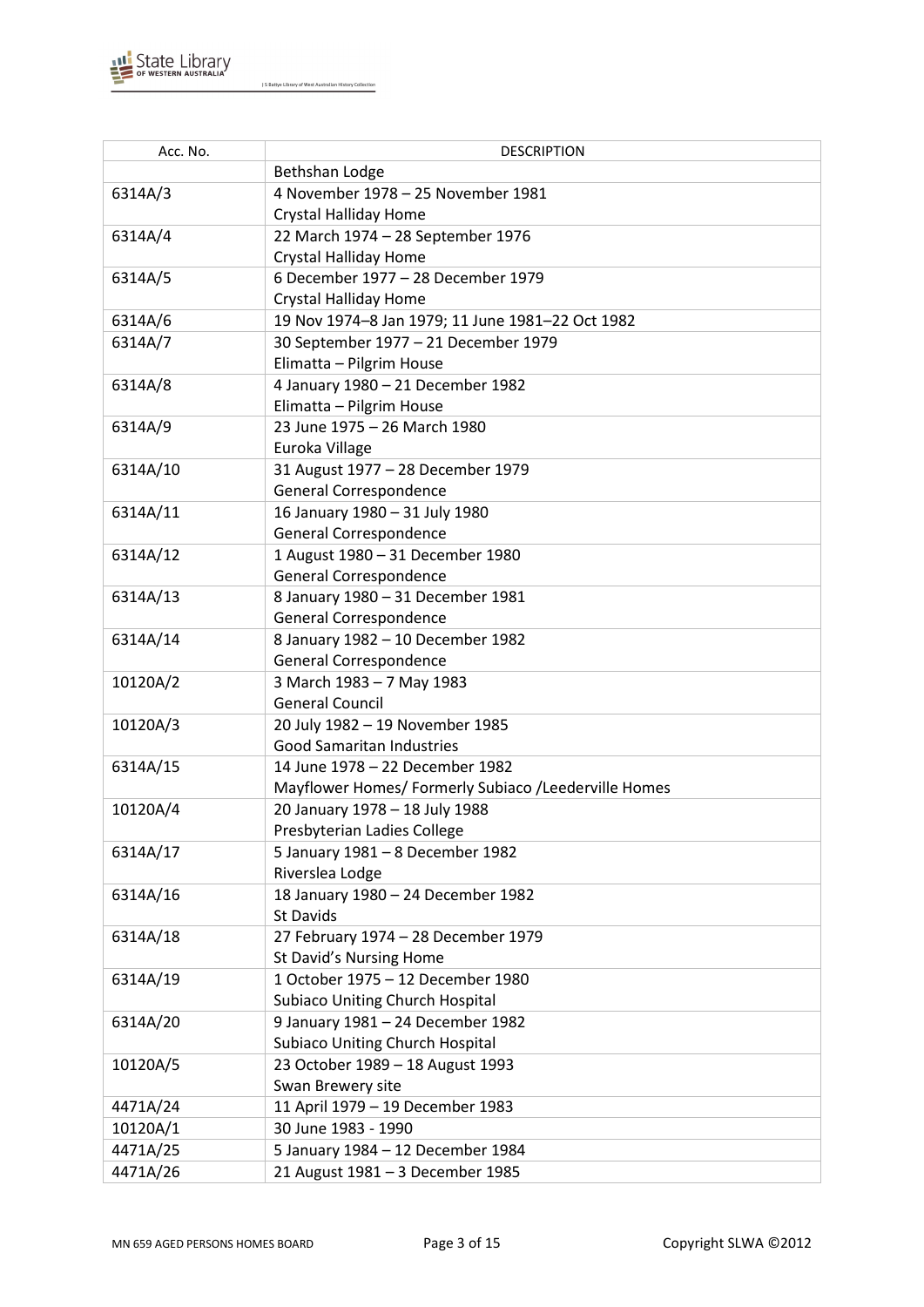

| Acc. No.          | <b>DESCRIPTION</b>                                                            |
|-------------------|-------------------------------------------------------------------------------|
| 4471A/27          | 21 January 1986 - 5 November 1987                                             |
| 4471A/28          | June 1983 - 29 March 1984                                                     |
| 4471A/29          | 11 April 1984 - 27 June 1984                                                  |
| 4471A/30          | 13 July 1984 - 18 July 1986                                                   |
| 4471A/31          | 12 February 1988 - 3 September 1988                                           |
| 4933A/3           | 1 August 1983 - 4 December 1984                                               |
| 4540A/3           | 18 January 1988 - 24 November 1989                                            |
| 4540A/4           | 11 June 1990 - 22 January 1992                                                |
|                   |                                                                               |
|                   | <b>FILES</b>                                                                  |
| 4471A/32          | A typed selection of Benedictions                                             |
| <b>RESTRICTED</b> |                                                                               |
| 4471A/33          | 9 December 1983 - 19 December 1984                                            |
| <b>RESTRICTED</b> | Chrystal Halliday/Euroka Homes and Chrystal Gardens                           |
| 4471A/34          | 19 December 1983 - 19 December 1984                                           |
| <b>RESTRICTED</b> | Elimatta/Pilgrim House                                                        |
| 4471A/35          | 1 February 1984 - 5 December 1984                                             |
|                   | <b>Fraser House</b>                                                           |
| 4471A/36          | 5 June 1984 - 5 March 1985                                                    |
| <b>RESTRICTED</b> | Rowethorpe/Hardey Lodge (includes correspondence, minutes)                    |
| 4471A/37          | 1973-1981                                                                     |
|                   | <b>Chrystal Halliday Homes</b>                                                |
| 4471A/38          | 1973-1981                                                                     |
| <b>RESTRICTED</b> | Chrystal Halliday Homes (includes correspondence, private hospital            |
|                   | regulations, guide for assessing hostel plans procedure re welfare projects,  |
|                   | papers on medical problems, payment of commonwealth nursing home              |
|                   | benefits, staffing policy, budgets, minutes)                                  |
| 4471A/39          | 14 January 1982 - 3 February 1983                                             |
|                   | Development of Chrystal Gardens (includes reports, contracts, specifications, |
|                   | correspondence, minutes, residency agreement, prospectus)                     |
| 4471A/40          | 21 September 1976 - 17 December 1984                                          |
| <b>RESTRICTED</b> | Commonwealth Department of Health                                             |
| 4471A/41          | 10 August 1981 - 12 August 1981                                               |
|                   | <b>Busselton Proposal</b>                                                     |
| 4471A/42          | 16 November 1982 - 18 December 1983                                           |
|                   | Contracts                                                                     |
| 4471A/43          | Subiaco Homes                                                                 |
| 4471A/44          | 22 September 1982 - 22 December 1983                                          |
|                   | St David's/Riverslea                                                          |
| 4471A/45          | 10 January 1983 - 27 January 1983                                             |
|                   | Bethsham Lodge, Katanning (correspondence and minutes)                        |
| 4471A/46          | 27 January 1983 - 23 December 1983                                            |
|                   | Rowethorpe                                                                    |
| 4471A/47          | 9 February 1983 - 6 December 1983                                             |
|                   | <b>Fraser House</b>                                                           |
| 4471A/48          | 31 December 1976 - 21 December 1977, 10 January 1983 - 23 January 1983        |
|                   | Euroka Homes                                                                  |
| 4471A/49          | 10 June 1983 - 3 December 1983                                                |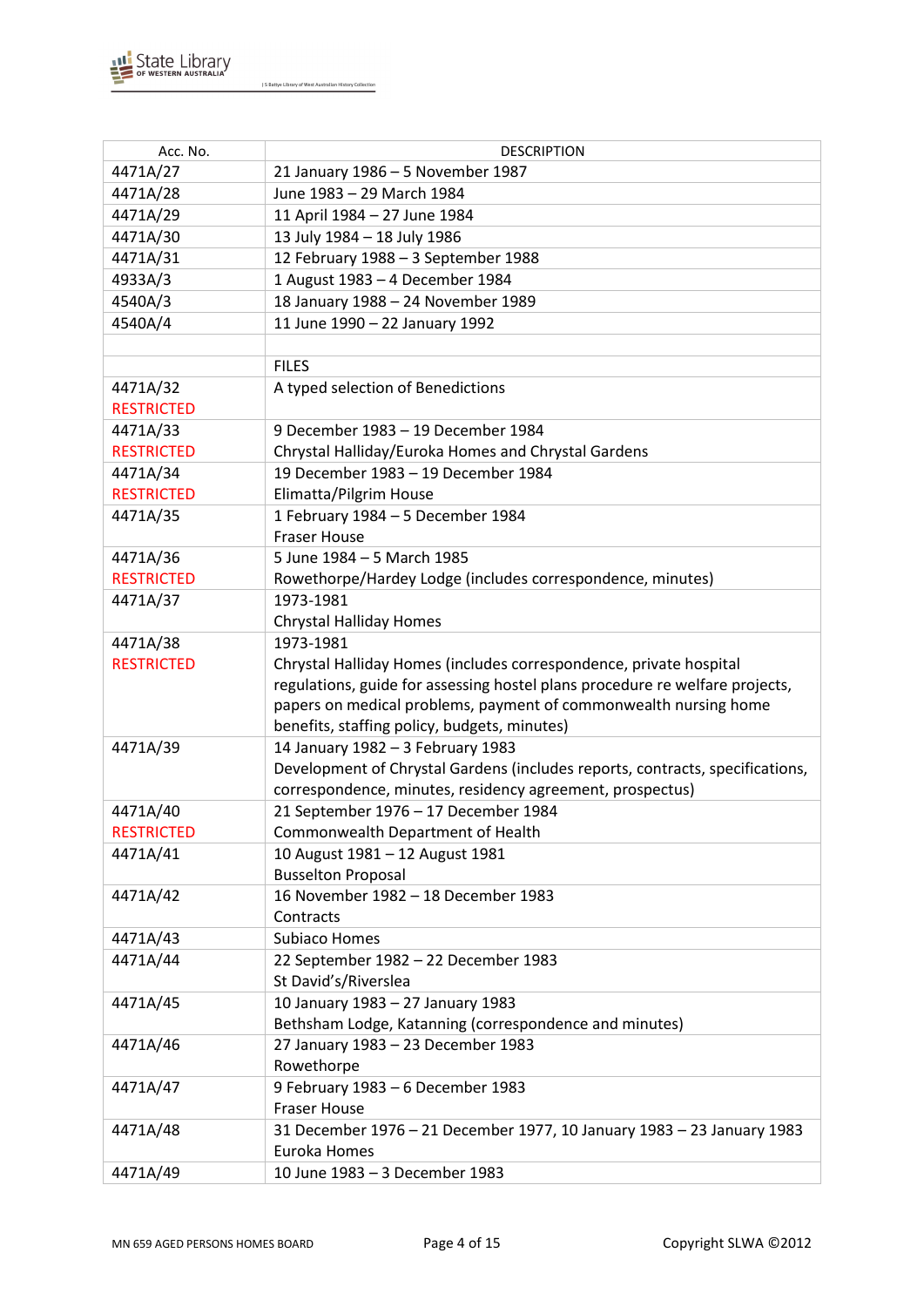

| Acc. No.                     | <b>DESCRIPTION</b>                                                          |
|------------------------------|-----------------------------------------------------------------------------|
|                              | <b>Chrystal Gardens</b>                                                     |
| 4471A/50                     | 3 February 1983 - 5 January 1984                                            |
|                              | Elimatta/Pilgrim House                                                      |
| 4471A/51                     | 17 January 1984 - December 1984                                             |
|                              | Confederation of WA Industry                                                |
| 4471A/52                     | 19 August 1982 - 8 June 1984                                                |
|                              | <b>Mayflower Homes</b>                                                      |
| 4471A/53                     | 22 December 1982 - 10 July 1984                                             |
|                              | <b>Subiaco Uniting Church Hospital</b>                                      |
| 4471A/54                     | 23 April 1975 - 25 November 1981                                            |
|                              | <b>Department of Social Security</b>                                        |
| 4471A/55                     | 8 November 1978 - 9 December 1981                                           |
|                              | <b>WA Geriatric Nursing Care Association</b>                                |
| 4471A/56                     | June 1981 - 21 November 1984                                                |
|                              | <b>Voluntary Care Association</b>                                           |
| 4471A/57                     | 30 November 1981 - 7 December 1984                                          |
|                              | Circulars to Management Committee and Board Members                         |
| 4471A/58                     | 16 September 1983 - 20 December 1984                                        |
|                              | Correspondence with other states                                            |
| 4471A/59                     | 25 January 1982 - 25 October 1984                                           |
|                              | <b>WA Geriatric Nursing Care Association</b>                                |
| 4471A/60                     | May 1982 - 23 November 1984                                                 |
|                              | <b>Department of Social Security</b>                                        |
| 4471A/61                     | 3 October 1979 - 10 December 1985                                           |
|                              | <b>Conference and Seminars</b>                                              |
| 4471A/62                     | 6 January 1982 - 19 December 1985                                           |
|                              | Media File                                                                  |
| 4471A/63                     | 30 December 1983 - 27 July 1985                                             |
|                              | St David's/Riverslea                                                        |
| 4540A/5                      | 17 September - 15 October 1985; 10 May 1990; 10 July 1992                   |
| <b>RESTRICTED</b>            | Executive Director (job statements application from Mr David Parker)        |
| 4540A/6                      | 13 May - 30 July 1991                                                       |
| <b>RESTRICTED</b>            | Director of Aged Care, CMM Homes                                            |
| 4540A/7                      | 30 August 1988 - 18 January 1989                                            |
|                              | Resignation of Mr Warwick Donavan as Executive Director                     |
| 4540A/8                      | 11 October 1991                                                             |
|                              | Appointment of Mr Graeme Brown as Manager of St David's Retirement          |
|                              | Centre. Includes application, cv. Etc                                       |
| 4540A/9<br><b>RESTRICTED</b> | 28 May 1992<br>Mr Kevin Bertram, Regional Manager Northern Region. Includes |
|                              |                                                                             |
| 4540A/10                     | correspondence, cv, references<br>2 August - 9 August 1991                  |
| <b>RESTRICTED</b>            | Village Manager Crystal Halliday Euroka Homes (applications, interview      |
|                              | reports)                                                                    |
| 4540A/11                     | n.d.                                                                        |
| <b>RESTRICTED</b>            | Carole M Stokes, Staff Development Nurse, cv                                |
| <b>RESTRICTED</b>            | 25 January 1991; 24 September 1991; 28 October 1991                         |
|                              | <b>Selection Panel's Report</b>                                             |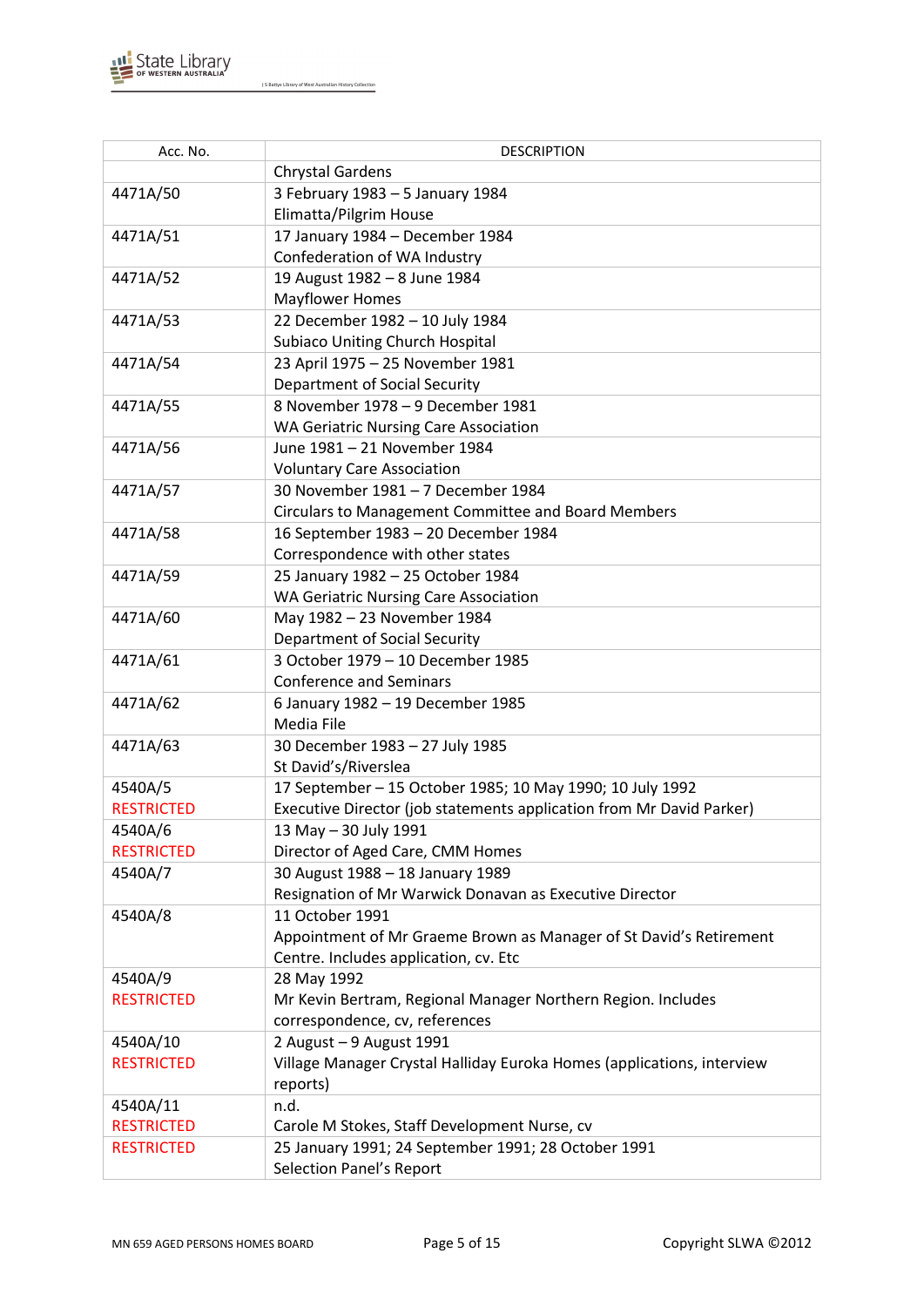

| Acc. No.          | <b>DESCRIPTION</b>                                                          |
|-------------------|-----------------------------------------------------------------------------|
| /12               | 21 September 1989                                                           |
|                   | Executive Director (job statement appointment of Mr Vaughan Harding)        |
| /13               | 28 June - 12 July 1991                                                      |
| <b>RESTRICTED</b> | Appointment of Rev. James Ward as South of the River Chaplain               |
|                   | (correspondence; summary of applicants and their qualifications)            |
| 4540A/14          | 20 December 1991 - 10 July 1992                                             |
|                   | Funding support for Crystal Halliday Euroka Homes (correspondence)          |
| 4540A/15          | 11 July 1991 - 8 January 1992                                               |
|                   | Acceptance of Lotteries Commission Grants by Uniting Church                 |
|                   | instrumentalities (correspondence, discussion papers, minutes)              |
| 4540A/16          | 23 February 1988 - October 1989                                             |
|                   | Review of the Structure and Operations of the Aged Persons' Homes Board     |
|                   | (correspondence, Terms of Reference, discussion papers, reports)            |
| 4540A/17          | 26 February 1990 - 17 July 1992                                             |
|                   | Review of the Structure and Operations of the Aged Persons' Homes Board     |
|                   | (correspondence, discussion papers, consultancy proposals, consultancy      |
|                   | report, minutes)                                                            |
| 4540A/18          | 29 November 1988 - 15 November 1991                                         |
|                   | Rosemount Retirement Centre Dianella (correspondence, draft agreements,     |
|                   | draft contracts, draft by-laws, Strata Documentation, Draft Deed of Lease). |
|                   | Proposal to the amalgamation of St David's and Crystal Halliday Homes       |
| 4540A/19          | 11 May 1988                                                                 |
|                   | Draft Guidelines for Administrators and Committees of Management on         |
| 4540A/20          | signing of documentation<br>April 1991 - 5 November 1991                    |
|                   | Nursing Home Residents' Agreement (with discussion paper)                   |
| 4540A/21          | 22 February - 8 March 1990                                                  |
|                   | Planning for the Future                                                     |
| 4540A/22          | <b>April 1991</b>                                                           |
|                   | Charter of Residents' Rights and Responsibilities                           |
| 4540A/23          | 13 June 1989 - May 1990                                                     |
|                   | Nurses' Career Structure                                                    |
|                   |                                                                             |
|                   | <b>FINANCIAL RECORDS</b>                                                    |
| 6314A/21          | 1977; 1978 - 1981                                                           |
|                   | <b>Balance Sheets CMM Homes</b>                                             |
|                   | 1982                                                                        |
|                   | Balance Sheets St David's Nursing Home                                      |
| 6314A/22          | 16 Sep 1974 - 13 December 1982                                              |
|                   | Bethesda Lodge - Budgets & Accounts                                         |
| 6314A/23          | 19 May 1978 - 30 June 1980                                                  |
|                   | Euroka Village - Budgets & Accounts                                         |
| 6314A/24          | $1978 - 1980$                                                               |
|                   | Financial statements; South Perth                                           |
| 6314A/25          | $1978 - 1982$                                                               |
|                   | Financial statements; Subiaco Uniting Church Hospital                       |
|                   | 1981                                                                        |
|                   | Financial statements; Leederville Homes for the Aged                        |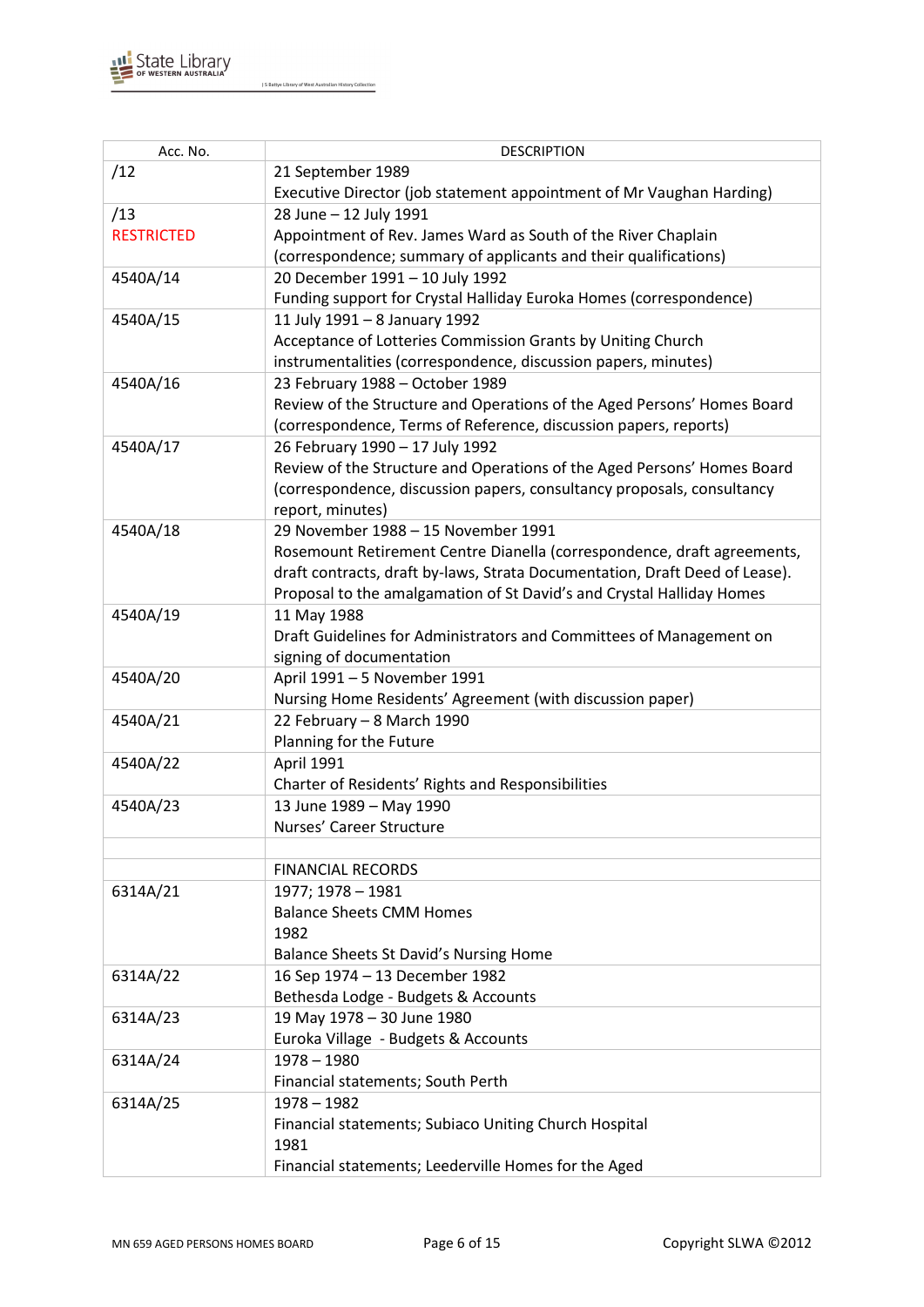

| Acc. No. | <b>DESCRIPTION</b>                                                         |
|----------|----------------------------------------------------------------------------|
|          | 1892                                                                       |
|          | Financial statements; Mayflower Homes                                      |
| 6314A/26 | $1976 - 1982$                                                              |
|          | Pilgrim House/ Elimatta                                                    |
| 4471A/64 | 13 February 1978 - 30 June 1978                                            |
|          | Includes accounts, budgets, bank statements, petty cash book and work      |
|          | sheets                                                                     |
| 4471A/65 | 20 March 1981 - 21 July 1982                                               |
|          | Includes accounts, bank statements, cheque butts and petty cash vouchers   |
| 4471A/66 | 17 July 1978 - 30 June 1979                                                |
|          | Includes bank statements, cheque butts, invoices and receipts              |
| 4471A/67 | 23 March 1979 - 30 June 1980                                               |
|          | Includes bank statements, cheque butts, invoices and receipts              |
| 4471A/68 | 16 July 1980 - 30 June 1981                                                |
| 4471A/69 | 16 July 1982 - 30 June 1984                                                |
| 4471A/70 | 5 June 1984 - 3 July 1985                                                  |
|          |                                                                            |
|          | <b>FINANCIAL STATEMENTS</b>                                                |
| 4471A/71 | 30 June 1979 - 17 April 1987                                               |
| 4471A/72 | 31 March 1984 - 30 June 1986                                               |
|          | Budget 1 July 1986 - 30 June 1987                                          |
| 4540A/24 | 1 July 1987 - 30 December 1990                                             |
|          | Including some budgets                                                     |
|          |                                                                            |
|          | <b>INFORMATION SHEETS</b>                                                  |
| 4471A/73 | 23 September 1982 - 14 April 1986                                          |
|          | Information and Service Centre. People with disabilities                   |
| 4471A/74 | 2 February 1983 - 6 December 1984                                          |
|          | Division of Misson and Nurture                                             |
| 4471A/75 | 31 December 1982 - 31 May 1984                                             |
|          | Subiaco Uniting Church Hospital Profit and Loss Statements, Statistics and |
|          | Treasurer's Report                                                         |
|          |                                                                            |
|          | <b>LISTS</b>                                                               |
| 4471A/76 | n.d.                                                                       |
|          | Members of Committees of Management                                        |
| 4471A/77 | 1 October 1983                                                             |
|          | Membership of Committees of Management of Uniting Church Homes for         |
|          | the Aged                                                                   |
| 4471A/78 | 1 September 1984; 1 September 1986; 24 December 1987                       |
|          | Ingoing donations                                                          |
| 4471A/79 | n.d.                                                                       |
|          | Sub-committees                                                             |
| 4471A/80 | 1 June 1984                                                                |
|          | <b>Board members</b>                                                       |
| 4471A/81 | 1 July 1984                                                                |
|          | <b>Uniting Church Homes</b>                                                |
| 4471A/82 | 1985                                                                       |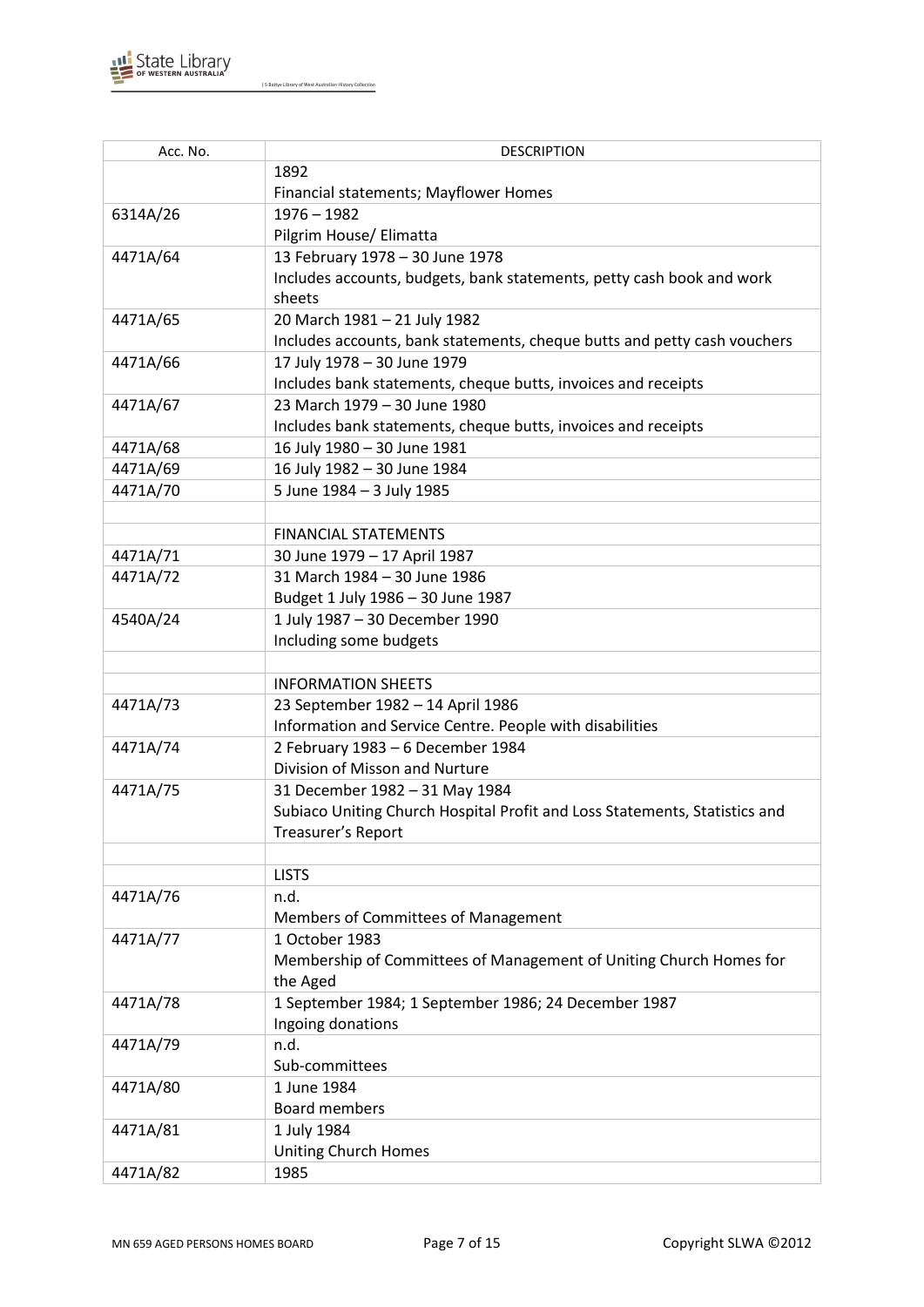

| Acc. No. | <b>DESCRIPTION</b>                                                         |
|----------|----------------------------------------------------------------------------|
|          | <b>Board Members</b>                                                       |
| 4471A/83 | 19 April 1985                                                              |
|          | Sub-committees                                                             |
| 4471A/84 | 1 December 1985; 1 April 1986; 10 February 1987; 1 August 1987; 1          |
|          | November 1987                                                              |
|          | <b>Board Members</b>                                                       |
| 4471A/85 | 3 March 1987                                                               |
|          | Amendments to APHB Index                                                   |
| 4471A/86 | 19 May 1987                                                                |
|          | Structure and membership of sub-committees                                 |
| 4540A/25 | 1 April 1988 - 1 January 1989                                              |
|          | Schedules of fortnightly Service Charges, Hostel and Nursing Home Fees     |
| 4540A/26 | Guidelines for Uniting Church Homes when seeking approval for increases in |
|          | fees and charges                                                           |
| 4540A/27 | Fees setting                                                               |
| 4540A/28 | By-Laws re fees setting and information for new residents                  |
| 4540A/29 | 1 April 1988; 1 October 1988; 4 October 1989; 15 November 1989, n.d.       |
|          | <b>Board Members</b>                                                       |
| 4540A/30 | Address lists of Administrators, Managers, Chairmen of Aged Persons' Homes |
| 4540A/31 | n.d.                                                                       |
|          | Sub-committees                                                             |
| 4540A/32 | n.d.                                                                       |
|          | Board members with years of appointment                                    |
| 4540A/33 | n.d.                                                                       |
|          | <b>Temporary Board Members</b><br>n.d.                                     |
| 4540A/34 | Vacancies on Board and sub-committees                                      |
| 4540A/35 | 1990                                                                       |
|          | <b>Retiring Board Members</b>                                              |
| 4540A/36 | 1991                                                                       |
|          | Nomination to the Board, Synod                                             |
| 4540A/37 | n.d.                                                                       |
|          | Subiaco Homes - nominations for Management Committee                       |
| 4540A/38 | 17 July 1991                                                               |
|          | Subiaco Homes - retiring members                                           |
| 4540A/39 | November 1989                                                              |
|          | <b>Board Members</b>                                                       |
| 4540A/40 | 22 October 1990                                                            |
|          | <b>Board Members</b>                                                       |
| 4540A/41 | n.d.                                                                       |
|          | <b>Committee Members</b>                                                   |
| 4540A/42 | n.d.                                                                       |
|          | Bethshan Lodge Management Committee Nominations                            |
|          |                                                                            |
|          | <b>MINUTES</b>                                                             |
| 4471A/87 | 15 March 1973                                                              |
|          | <b>Board meetings</b>                                                      |
| 4471A/88 | 9 July 1979                                                                |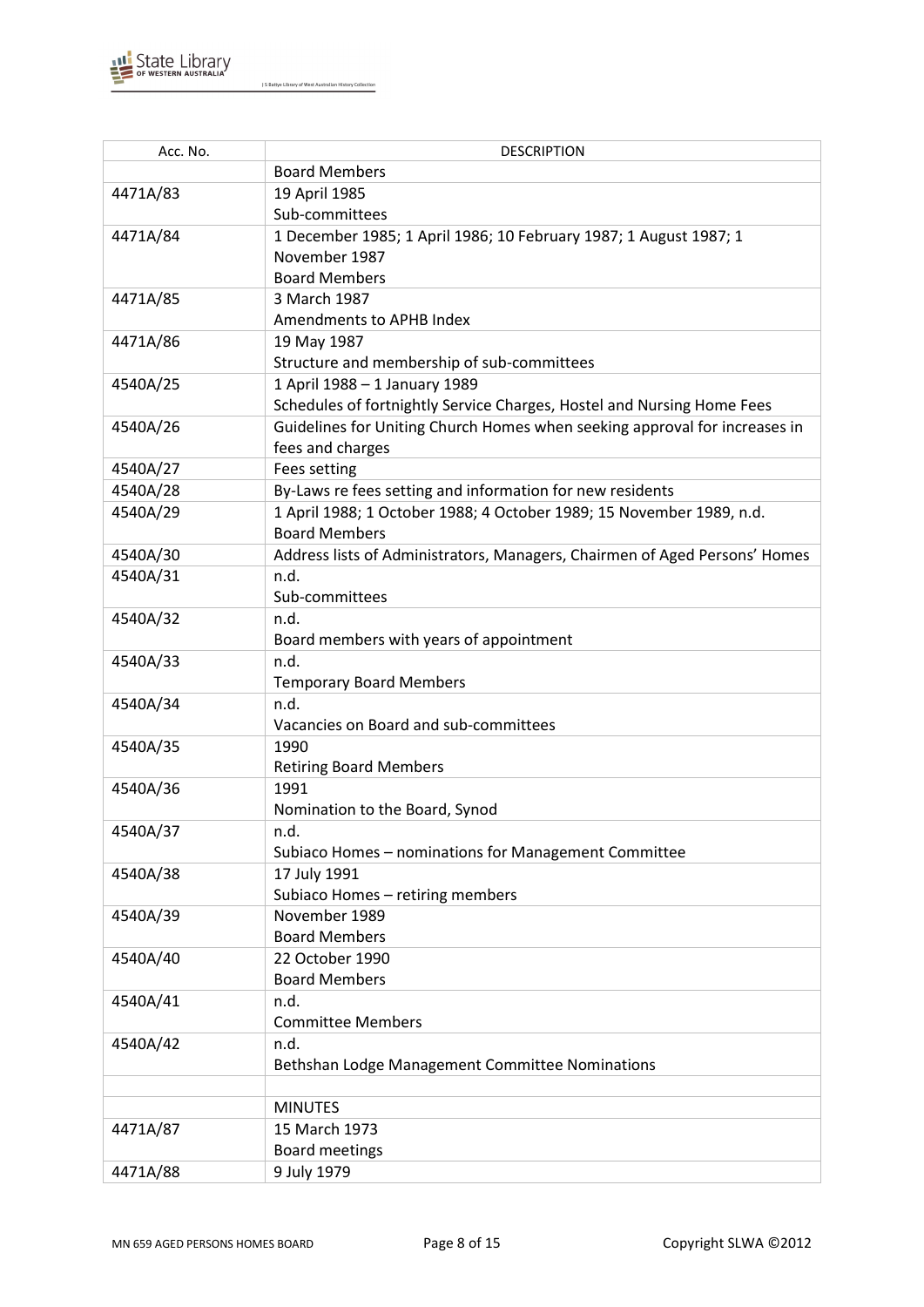

| Acc. No.  | <b>DESCRIPTION</b>                                                     |
|-----------|------------------------------------------------------------------------|
|           | Special Meeting of the Board                                           |
| 4471A/89  | 20 December 1983 - 17 June 1986                                        |
|           | Board meetings (with agendas and attached papers)                      |
| 4471A/90  | 30 March 1977 - 19 June 1979                                           |
|           | Chrystal Halliday Home                                                 |
| 4471A/91  | 24 July 1979 - 15 May 1984                                             |
|           | Chrystal Halliday Home                                                 |
| 4471A/92  | 16 August 1983 - 18 September 1984                                     |
| 4471A/93  | 28 February 1985                                                       |
|           | Committee of Management, Chrystal Halliday/Euroka and Chrystal Gardens |
| 4471A/94  | 3 March 1983; 4 February 1985                                          |
|           | Development sub-committee                                              |
| 4471A/95  | 8-10 July 1983                                                         |
|           | Residential Aged Care Review Committee                                 |
| 4471A/96  | 7 January 1985; 30 January 1985                                        |
|           | Chaplaincy sub-committee                                               |
| 4471A/97  | 29 August 1985 - 14 November 1985                                      |
|           | Domiciliary and Home Help Service Sub-Committee                        |
| 4471A/98  | 2 September 1985; 23 September 1985; 12 February 1986                  |
|           | Finance Sub-committee                                                  |
| 4471A/99  | 26 February 1986                                                       |
|           | North of the River Chaplaincy Sub-committee                            |
| 4471A/100 | 16 April 1986                                                          |
|           | <b>Senior Personnel Meeting</b>                                        |
| 4471A/101 | 15-16 September 1986                                                   |
|           | Aged Persons Homes Board AAVCA                                         |
| 4471A/102 | 15 July 1986 - 15 December 1987                                        |
|           | Board Meetings (with agendas and attached papers)                      |
| 4471A/103 | 17 July 1984 - 20 July 1988                                            |
|           | Chrystal Halliday Auxiliary                                            |
| 6314A/27  | 9 July 1975 - 15 September 1977                                        |
|           | Aged Persons' Homes Council                                            |
| 6314A/28  | 18 March 1974 - 18 December 1979                                       |
|           | <b>Bethshan Lodge</b>                                                  |
| 6314A/29  | 8 January 1980 - 13 December 1982                                      |
|           | <b>Bethshan Lodge</b>                                                  |
| 6314A/30  | 18 February 1974 - 30 August 1976                                      |
|           | Crystal Halliday                                                       |
| 6314A/31  | 23 January 1978 - 26 November 1981                                     |
|           | Crystal Halliday                                                       |
| 6314A/32  | 21 November 1977 - 17 December 1979                                    |
|           | Elimatta - Pilgrim House Board of Management                           |
| 6314A/33  | 14 February 1980 - 21 December 1982                                    |
|           | Elimatta - Pilgrim House Board of Management                           |
| 6314A/34  | 25 September 1975 - 7 October 1982                                     |
|           | Euroka Village                                                         |
| 6314A/35  | 12 March 1974 - 9 December 1975                                        |
|           | St Davids                                                              |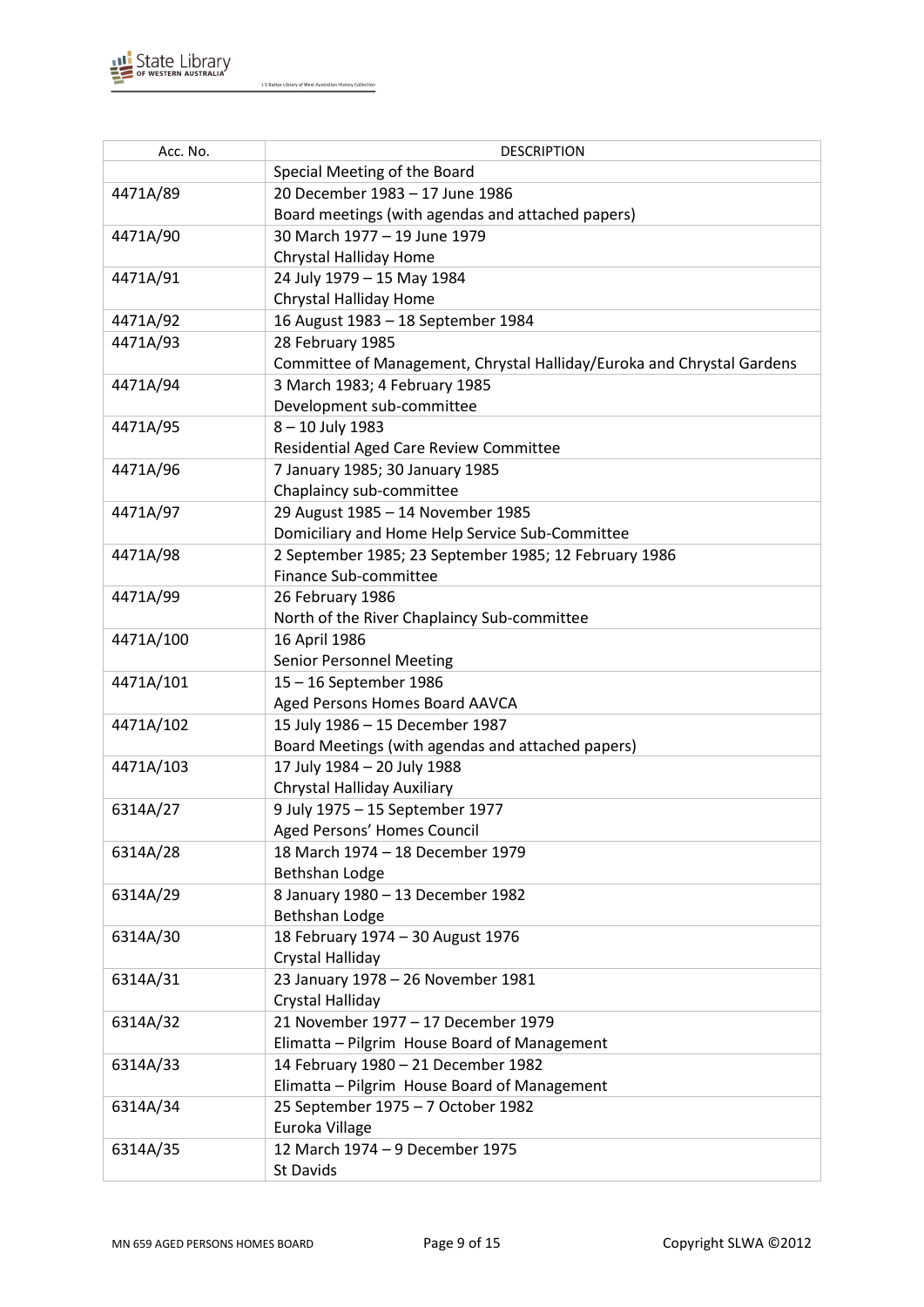

| Acc. No.  | <b>DESCRIPTION</b>                                                       |
|-----------|--------------------------------------------------------------------------|
| 6314A/36  | 13 January 1976 - 10 April 1979                                          |
|           | <b>St Davids</b>                                                         |
| 6314A/37  | 7 May 1979 - 11 December 1979                                            |
|           | <b>St Davids</b>                                                         |
| 6314A/38  | 12 February 1980 - 14 December 1982                                      |
|           | St Davids                                                                |
| 6314A/39  | 12 October 1977 - 14 July 1981                                           |
|           | <b>Subiaco Uniting Church Hospital</b>                                   |
| 6314A/40  | 11 August 1981 - 29 November 1982                                        |
|           | <b>Subiaco Uniting Church Hospital</b>                                   |
| 4540A/43  | 16 February 1988 - 19 June 1990                                          |
|           | Board Meetings with some agendas and agenda papers                       |
| 4540A/44  | 17 July 1990 - 16 June 1992                                              |
|           | Board Meetings with some agendas and agenda papers                       |
| 4540A/45  | 30 May 1989; 25 January 1990 - 8 April 1993                              |
|           | <b>Executive committee</b>                                               |
| 4540A/46  | 12 October 1988; 14 December [1989] - 3 December 1991                    |
|           | Finance Committee (with Terms of Reference for Financial Practices and   |
|           | Procedures)                                                              |
| 4540A/47  | 9 May 1989 - 8 June 1992                                                 |
|           | Development Committee                                                    |
| 4540A/48  | 22 August 1990 - 10 June 1992                                            |
|           | Chaplaincy Committee with Terms of Reference                             |
| 4540A/49  | 13 March 1986                                                            |
|           | Meeting of Chairpersons (with agenda papers)                             |
| 4540A/50  | 23 January 1990 - 21 May 1992                                            |
|           | Homes Sub-Committee                                                      |
| 4540A/51  | 8 August 1988                                                            |
|           | Meeting of Property Committees of Perth Wesley Church, Perth Presbytery  |
|           | and Synod - re Wesley Centre Building                                    |
| 4540A/52  | 27 May 1992                                                              |
|           | Joint meeting between the Board and the Executive and Development        |
|           | Committee and Crystal Halliday Euroka Homes staff re a major development |
|           | of Crystal Halliday Homes                                                |
| 4933A/4   | 23 February - 7 June 1984                                                |
|           | Working Party examining the philosophy of the Aged Persons' Homes Board  |
|           |                                                                          |
|           | <b>NEWSPAPER CUTTINGS</b>                                                |
| 4540A/53  | 10 October 1988; n.d.                                                    |
|           |                                                                          |
|           | <b>NOTES</b>                                                             |
| 4471A/104 | 11 October 1982 - 30 June 1983                                           |
|           | <b>Voluntary Care Association</b>                                        |
| 4471A/105 | 6 July 1983 - 23 December 1983                                           |
| 4471A/106 | 11 July 1983 - 21 December 1984                                          |
|           | Includes constitution                                                    |
| 4471A/107 | 8 January 1984 - 30 June 1984                                            |
|           | Management Committee                                                     |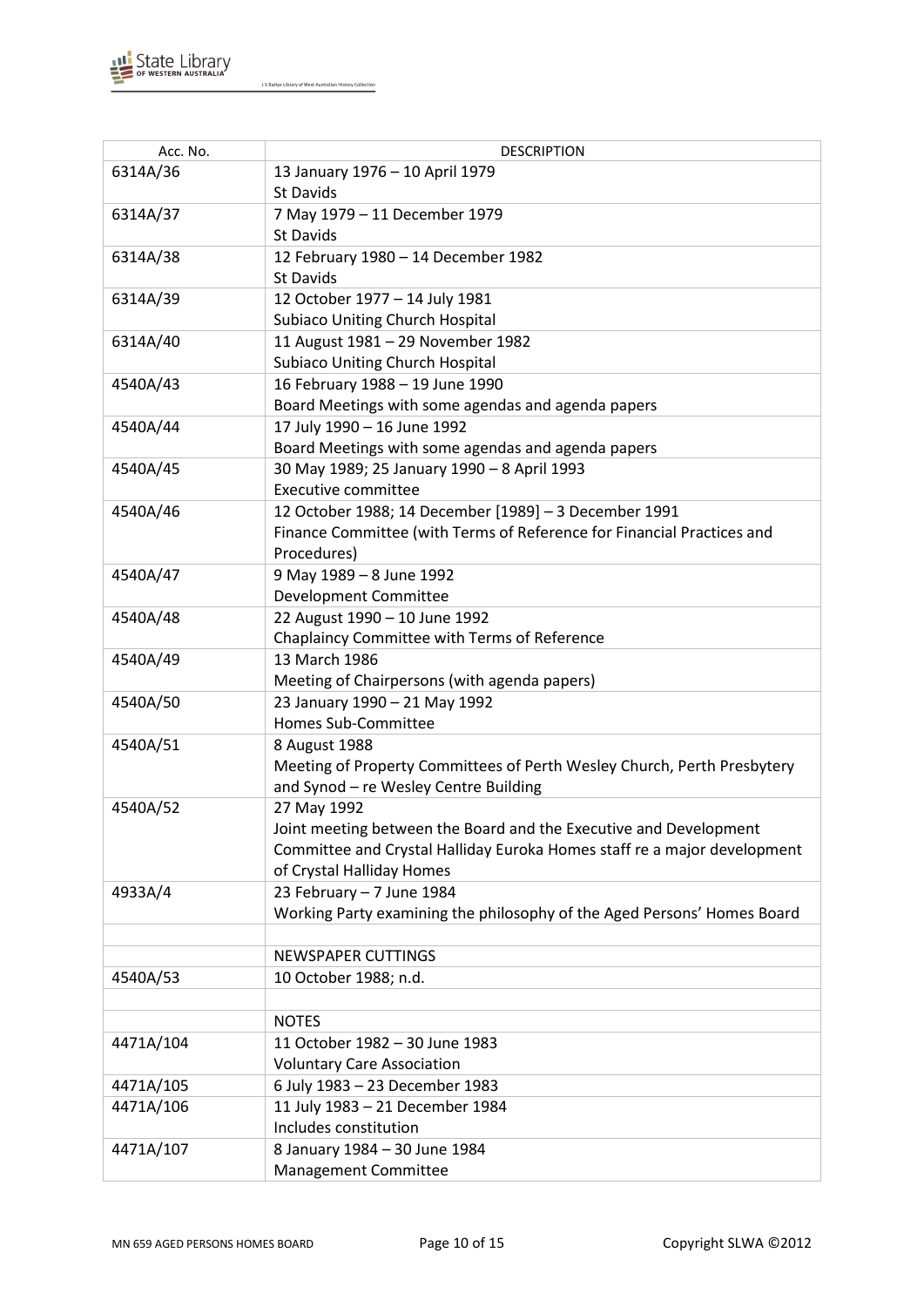

| Acc. No.  | <b>DESCRIPTION</b>                                                            |
|-----------|-------------------------------------------------------------------------------|
| 4471A/108 | 3 July 1984 - 11 December 1984                                                |
|           | Management Committee                                                          |
| 4933A/5   | n.d.                                                                          |
|           | Course outline of Social Administration of Advanced Education, Mt Lawley      |
|           | Campus                                                                        |
|           |                                                                               |
|           | <b>NOTICES</b>                                                                |
| 4911A/1   | Leaflet issued by the Miscellaneous Workers' Union and handed out by          |
|           | protestors outside the Uniting Church Office, 10 Pier Street, Perth on 1      |
|           | March 1994, complaining about the Church's lowering of wages at its Aged      |
|           | Persons' Homes.                                                               |
|           |                                                                               |
|           | PAPERS AND SERMONS                                                            |
| 4471A/109 | n.d.                                                                          |
|           | Alzheimer's Disease and Related Disorders Society - The Dementias: Memory     |
|           | Loss and Confusion                                                            |
| 4471A/110 | n.d.                                                                          |
|           | Principles of Management of Dementias                                         |
| 4471A/111 | 9 November 1984                                                               |
|           | Position Paper on the North of the River Chaplaincy                           |
| 4471A/112 | 21 June 1984                                                                  |
|           | "Why Should the Church Care" by Rev. Erwin Vogt                               |
| 4471A/113 | n.d.                                                                          |
|           | Sermon by the Rev David Gill                                                  |
| 4471A/114 | September 1985                                                                |
|           | Retirement Village Care Models. "Where to Now" (Voluntary Care News)          |
| 4471A/115 | December 1985                                                                 |
|           | "Faith - leave" (Voluntary Care News) by AF Dillbridge                        |
|           |                                                                               |
|           | <b>PLANS</b>                                                                  |
| 4471A/116 | 13 May 1974 - 31 January 1975                                                 |
|           | Chrystal Halliday Homes. Stages 1 and 2                                       |
| 4471A/117 | Uniting Church Project, Kitchener Street, Trigg                               |
|           |                                                                               |
|           | <b>REPORTS</b>                                                                |
| 4471A/118 | 20 July 1978 - 18 December 1984                                               |
|           | <b>Executive Director to Board</b>                                            |
| 4471A/119 | Movements from Well Aged Unites (all institutions) for 5 year period up to 12 |
|           | August 1981                                                                   |
| 4471A/120 | 1979-1988                                                                     |
|           | Chrystal Halliday Homes Ladies' Auxiliary President's Annual Reports          |
| 4471A/121 | 21 December 1984 - 17 December 1987                                           |
|           | Executive Director's Reports to the Board                                     |
| 4471A/122 | 19 April 1983                                                                 |
|           | Submission to Synod Chaplaincy Committee                                      |
| 4471A/123 | 10 March 1983 and 30 June 1983                                                |
|           | Finance Sub-committee Reports                                                 |
| 4471A/124 | 1984 and n.d.                                                                 |
|           |                                                                               |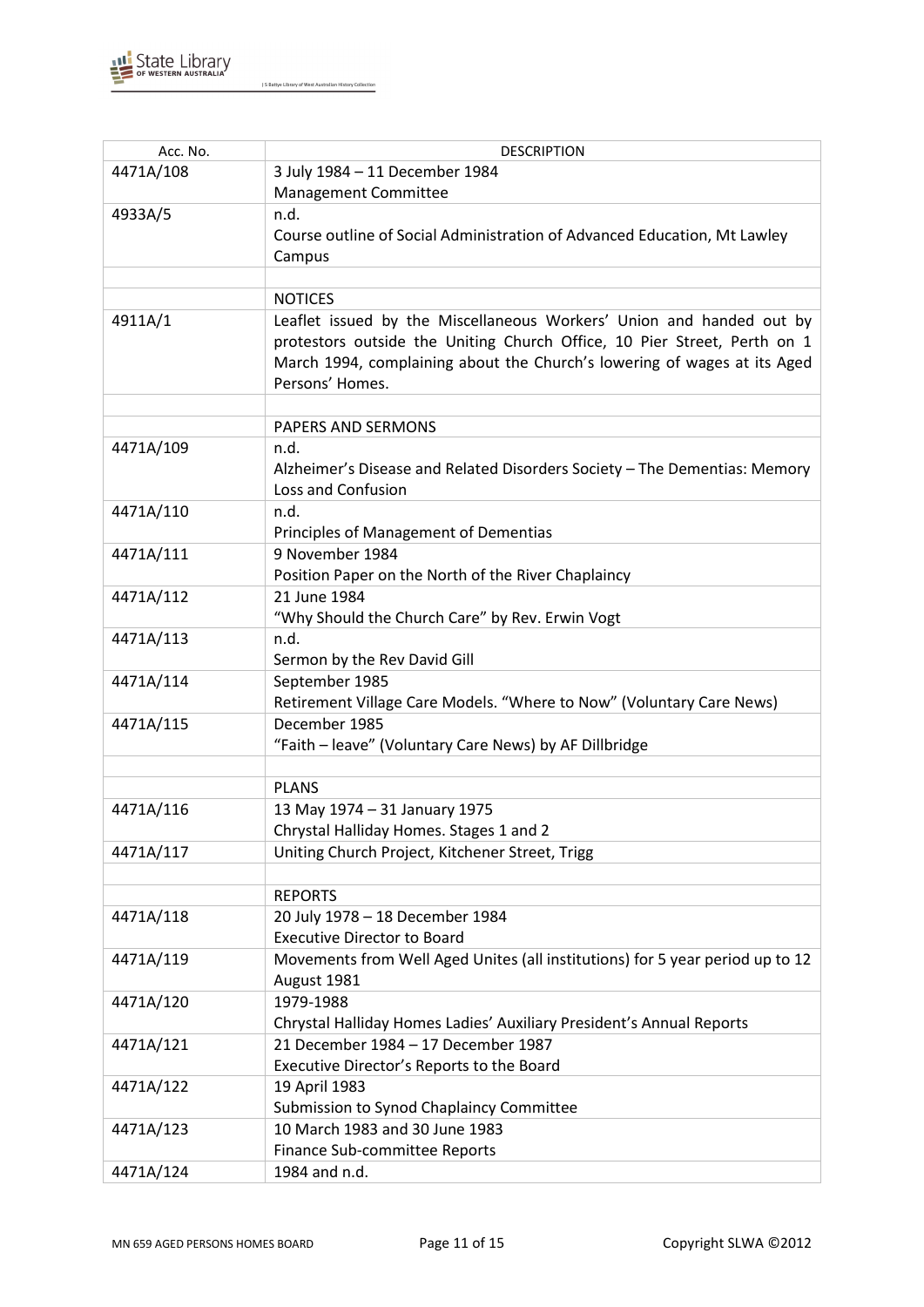

| Acc. No.   | <b>DESCRIPTION</b>                                                                     |
|------------|----------------------------------------------------------------------------------------|
|            | Reports from Rev Bernard Hal, Chaplain South of the River                              |
| 4471A/125  | 19 - 22 August 1984                                                                    |
|            | National Aged Care Conference, Melbourne                                               |
| 4471A/126  | 20 December 1984                                                                       |
|            | Consultation organised by the Division of Mission and Nurture between                  |
|            | representatives of Aged Persons Homes Board and Management Committee                   |
|            | of CMM Homes                                                                           |
| 4471A/127  | n.d.                                                                                   |
|            | Development sub-committee                                                              |
| 4471A/127a | 2 April 1985                                                                           |
|            | Submissions from Management Committees and Managers                                    |
| 4471A/128  | 18 April 1985                                                                          |
|            | Summary of Salient comments from Committees of Management                              |
| 4471A/129  | 15 October 1985                                                                        |
|            | Revised Job Description for Executive Directors                                        |
| 4471A/130  | 16 October 1985                                                                        |
|            | Commonwealth Department of Community Services' Office of the Aged                      |
| 4471A/131  | 1985                                                                                   |
|            | Caring Services Policy Planning Project - Structures for Co-ordination and             |
|            | Integration                                                                            |
| 4471A/132  | Assistance with low cost housing                                                       |
| 4471A/133  | 1985                                                                                   |
|            | Report to Synod                                                                        |
| 4471A/134  | December 1985                                                                          |
|            | Domiciliary and Home Services                                                          |
| 4471A/135  | Accounting Policy recommendations for consideration of the Finance Sub-                |
|            | committee                                                                              |
| 4471A/136  | 7 March 1986                                                                           |
|            | Chaplain north of the river                                                            |
| 4471A/137  | 31 July 1986                                                                           |
|            | National Council for Senior Adult Care Telephone Hook-Up                               |
| 4471A/138  | National Association for Senior Adult Care                                             |
| 4471A/139  | 10 February 1987                                                                       |
|            | K Middleton - Normalisation Workshop                                                   |
| 4471A/140  | <b>March 1987</b>                                                                      |
|            | <b>Satellite Retirement Housing</b>                                                    |
| 4471A/141  | 29 - 30 June 1987                                                                      |
|            | Conference of National Association for Senior Adult Care, Melbourne<br>20 October 1987 |
| 4471A/142  | <b>Elimatta Extensions and Upgrading</b>                                               |
| 4471A/143  | 1987                                                                                   |
|            | Report to Synod                                                                        |
| 4540A/54   | 21 January 1988 - 20 December 1988                                                     |
|            | <b>Executive Director</b>                                                              |
| 4540A/55   | June 1988 - 8 July 1991                                                                |
|            | Chaplains                                                                              |
| 4540A/56   | 1988; 1990; 1991                                                                       |
|            | Synod                                                                                  |
|            |                                                                                        |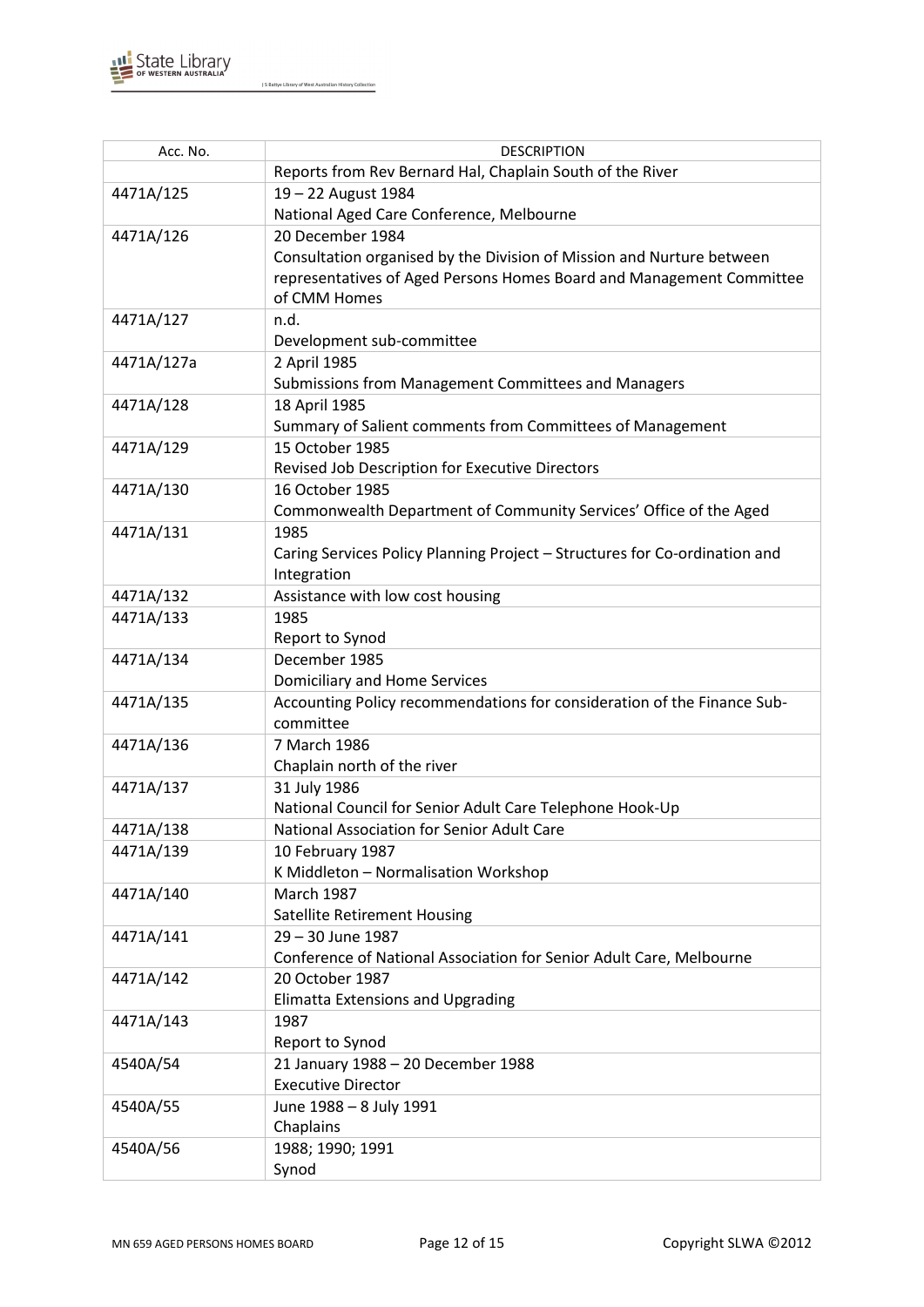

| Acc. No. | <b>DESCRIPTION</b>                                                            |
|----------|-------------------------------------------------------------------------------|
| 4540A/57 | December 1986                                                                 |
|          | Accommodation for the Retired and Elderly (residential 55)                    |
| 4540A/58 | 14 February 1987                                                              |
|          | Satellite Retirement Housing (Residential 55 Workshop Report)                 |
| 4540A/59 | April 1992                                                                    |
|          | Crystal Halliday Euroka Homes master plan for Residential Funded Unit         |
|          | Redevelopment                                                                 |
| 4540A/60 | 15 August 1990                                                                |
|          | Report on National Aged Care Conference at Mt Gravatt Campus                  |
| 4540A/61 | 30 - 31 October 1990                                                          |
|          | Aged Care Review and the Special Premier's Conference                         |
| 4540A/62 | 18 February 1992                                                              |
|          | National Aged Care Conference and the National Association for Senior Adult   |
|          | Care                                                                          |
| 4540A/63 | 29 March - 1 April 1992                                                       |
|          | Feedback from the National Aged Care Conference, Bendigo                      |
| 4540A/64 | <b>July 1991</b>                                                              |
|          | Part-time Chaplaincy South of the River                                       |
| 4540A/65 | 28 May 1992                                                                   |
|          | Current Status of Chaplaincy Services in Uniting Church Homes                 |
| 4540A/66 | 11-12 April 1991                                                              |
|          | Planning and Design for the Confused Elderly (2 day seminar, Sydney)          |
| 4540A/67 | 2 May 1991                                                                    |
|          | Report from Crystal Halliday Homes re staffing                                |
| 4540A/68 | May 1991                                                                      |
|          | Uniting Church Homes Board Professional Services Advisory Committee           |
|          | <b>Terms of Reference Draft</b>                                               |
| 4540A/69 | 21 February 1990                                                              |
|          | Upgrading Programme Bethshan Lodge, Katanning                                 |
| 4540A/70 | 21 March 1989                                                                 |
|          | Bethshan Lodge: Extensions to accommodate 10 replacement beds                 |
| 4540A/71 | 19 April 1990                                                                 |
|          | Visit by Director Vaughan Harding to Bethshan, Katanning                      |
| 4540A/72 | Individual Homes Priorities during the 90's                                   |
| 4540A/73 | 20 June 1990                                                                  |
|          | Conflict of Pecuniary Interests of Board and Committee Members: Statement     |
|          | of Principle                                                                  |
| 4540A/74 | 15 November 1989                                                              |
|          | Hostel Development, Yallumbu Village, Mundaring                               |
| 4540A/75 | n.d.                                                                          |
|          | National Association of Senior Adult Care of the Uniting Church of Australia. |
|          | Philosophy of Care                                                            |
| 4540A/76 | 1990                                                                          |
|          | Church's response to an Ageing Society                                        |
| 4540A/77 | 1990                                                                          |
|          | Priorities for                                                                |
| 4540A/78 | n.d.                                                                          |
|          | Purchase of motor vehicle                                                     |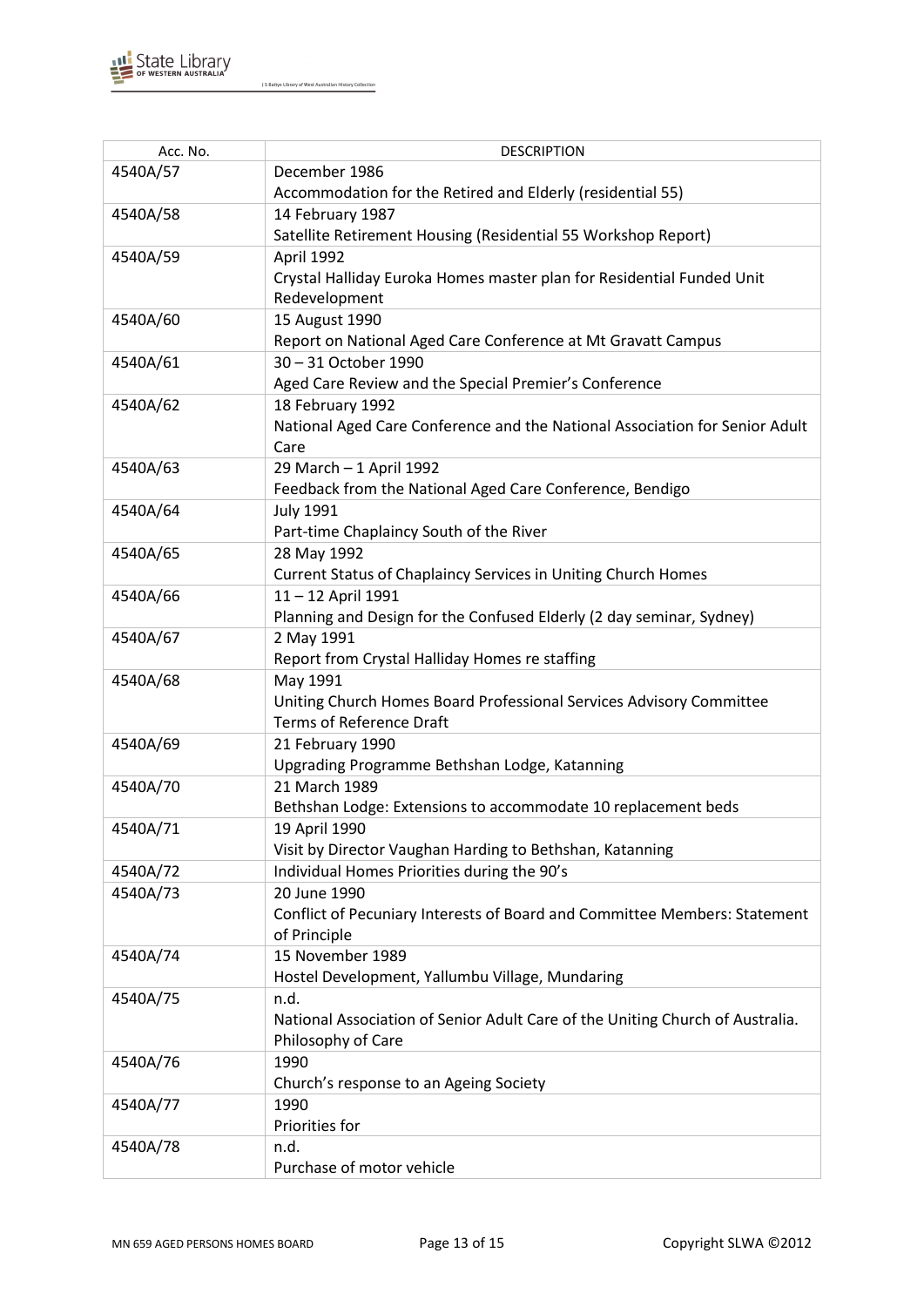

| Acc. No.  | <b>DESCRIPTION</b>                                                                                                                                    |
|-----------|-------------------------------------------------------------------------------------------------------------------------------------------------------|
| 4540A/79  | Purchase of office equipment                                                                                                                          |
| 4540A/80  | n.d.                                                                                                                                                  |
|           | Guidelines for the Uniting Church Committees when seeking approval for                                                                                |
|           | New Aged Care Development                                                                                                                             |
| 4540A/81  | n.d.                                                                                                                                                  |
|           | Policy regarding in-going contributions to Aged Care Accommodation                                                                                    |
| 4540A/82  | n.d.                                                                                                                                                  |
|           | What constitutes the Homes now? Details of Uniting Church Homes                                                                                       |
| 4540A/83  | 9 June 1990                                                                                                                                           |
|           | What is the nature of the environment affecting Uniting Church Homes?                                                                                 |
| 4540A/84  | "I'm Still an Individual" VCA. WA Newsletter also report on this document                                                                             |
| 4540A/85  | 1 May 1989                                                                                                                                            |
|           | <b>Director of Nursing Meeting</b>                                                                                                                    |
| 4540A/86  | 18 August 1989                                                                                                                                        |
|           | Report of National Association for Senior Adult Care Meeting, Brisbane                                                                                |
| 4540A/87  | 16-20 November 1987                                                                                                                                   |
|           | Overview of changes for Aged Care Program Systed Conference                                                                                           |
| 4540A/88  | September 1986                                                                                                                                        |
|           | "Greying Australia: Future Impacts of Population Ageing", HL Kendig and J                                                                             |
|           | McCallum - book publicity                                                                                                                             |
| 4540A/89  | 27 July 1988                                                                                                                                          |
|           | Overview of the Equitable Funding Base for Hostels Review                                                                                             |
| 4540A/90  | 9 September 1988                                                                                                                                      |
|           | Retirement Living in the Brisbane City Area, A Shallcross                                                                                             |
| 4540A/91  | January 1989                                                                                                                                          |
|           | Signing of Hostel Agreements                                                                                                                          |
| 4933A/6   | n.d.                                                                                                                                                  |
|           | Report to Division of Nurture CM Noack                                                                                                                |
| 4933A/7   | <b>Report to Working Party</b>                                                                                                                        |
| 4933A/8   | n.d.                                                                                                                                                  |
|           | Report to of the Residential and Aged Care Review Committee                                                                                           |
| 4933A/9   | 18 October 1984                                                                                                                                       |
|           | Second Interim Report of the Working Party (with covering letter)                                                                                     |
| 4933A/10  | 7 June 1984                                                                                                                                           |
|           | Comments on the Interim Report (CM Noack)                                                                                                             |
|           |                                                                                                                                                       |
|           | <b>ROLLS</b>                                                                                                                                          |
| 4471A/144 | 18 March 1980 - 20 July 1988                                                                                                                          |
|           |                                                                                                                                                       |
|           | <b>SPECIFICATIONS</b>                                                                                                                                 |
| 4933A/11  | <b>Job Specifications</b>                                                                                                                             |
|           | Executive Director Aged Persons' Homes                                                                                                                |
|           | Board (Draft)                                                                                                                                         |
|           |                                                                                                                                                       |
|           | <b>STATISTICS</b>                                                                                                                                     |
|           |                                                                                                                                                       |
|           |                                                                                                                                                       |
|           |                                                                                                                                                       |
| 4471A/145 | 1976-1977<br>Australian Bureau of Statistics WA Population Dwellings and Vital Statistics.<br><b>Statistical Divisions and Local Government Areas</b> |